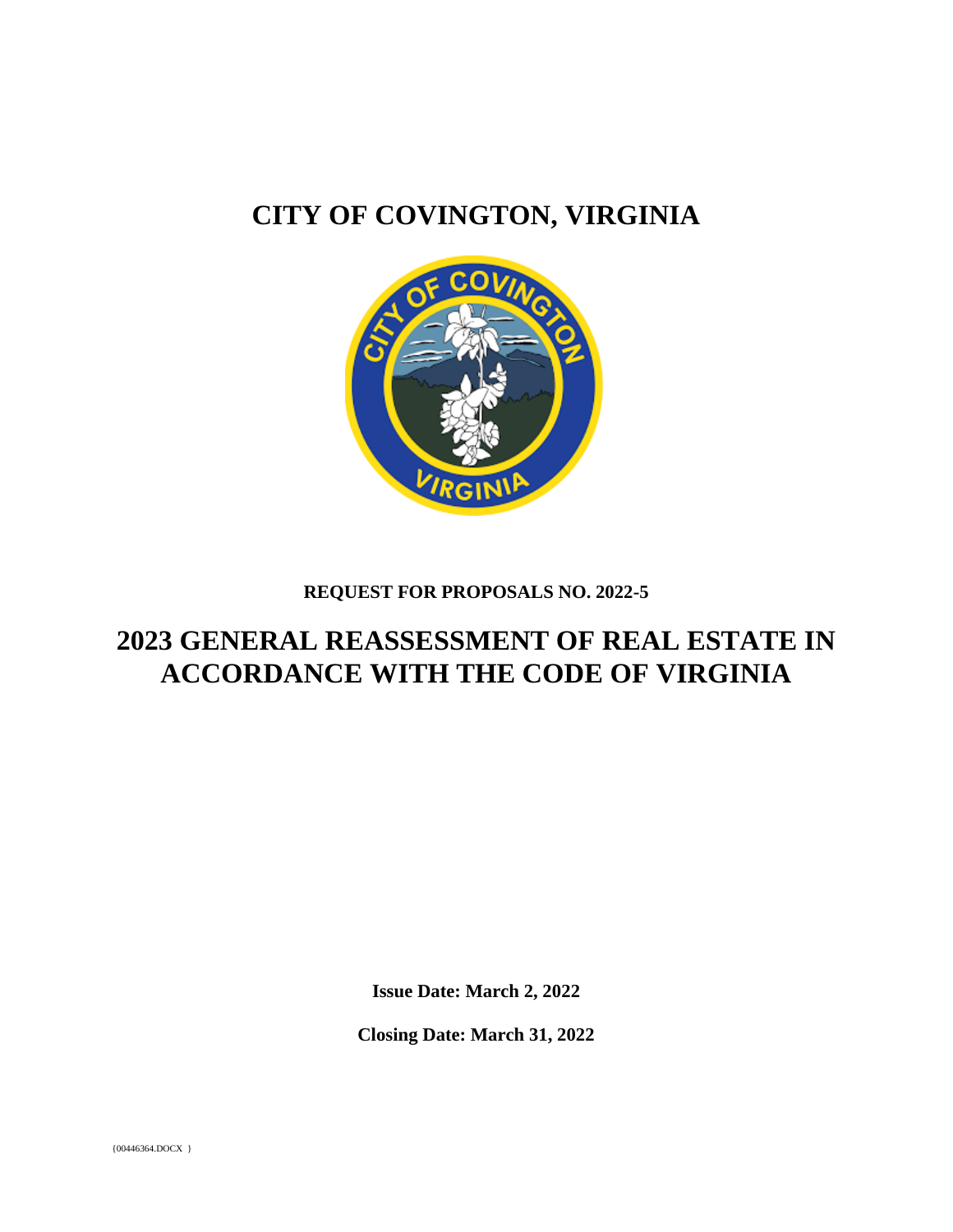| RFP No:              | RFP-2022-5                                                                          | ISSUE DATE: March 2, 2022 |
|----------------------|-------------------------------------------------------------------------------------|---------------------------|
| TITLE:               | 2023 General Reassessment of Real Estate in<br>Accordance with the Code of Virginia |                           |
| <b>ISSUED BY:</b>    | City of Covington, Virginia<br>333 W. Locust Street<br>Covington, Virginia 24426    |                           |
| <b>CLOSING DATE:</b> | March 31, 2022 2:00 p.m. local time                                                 |                           |

# **I. PURPOSE**

The City of Covington, Virginia, is seeking proposals from qualified firms to carry out the general reassessment of real estate effective July 1, 2023, and provide related services to follow up on the general reassessment. The successful proposer will be asked to provide the services as stated in the following Scope of Services.

# **II. EXPLANATION OF PROCEDURES AND SCOPE OF SERVICES**

# **A. General**

The City of Covington, Virginia, will undertake the general reassessment of all real estate situated in the City beginning no later than July 1, 2022, through June 30, 2023 with the reassessment effective date of July 1, 2023. The City will seek to contract with a qualified, licensed real estate mass appraisal firm to perform this work. Proposals will be accepted in accordance with the information contained in this proposal package.

Covington is approximately 4.39 sq. miles. There are approximately 5,451 real estate parcels (5,016 taxable and 435 non-taxable). The city is located along Interstate 64 in the eastern portion of Alleghany County. The last general reassessment was conducted in fiscal year 2018- 2019. The Commissioner of the Revenue is Cathy M. Kimberlin (540) 965-6352 and the City Manager is Krystal Onaitis (540) 965-6300.

# **B. Procedure to be Followed in Selection of Appraisal Firm and Supervision of Work**

The City will follow the process for competitive negotiation of non-professional services under the Virginia Public Procurement Act. The City has a five-member City Council which has assigned responsibility for evaluating proposals, recommending a suitable firm, and supervising the appraisal firm's work to the Commissioner of the Revenue and the City Manager.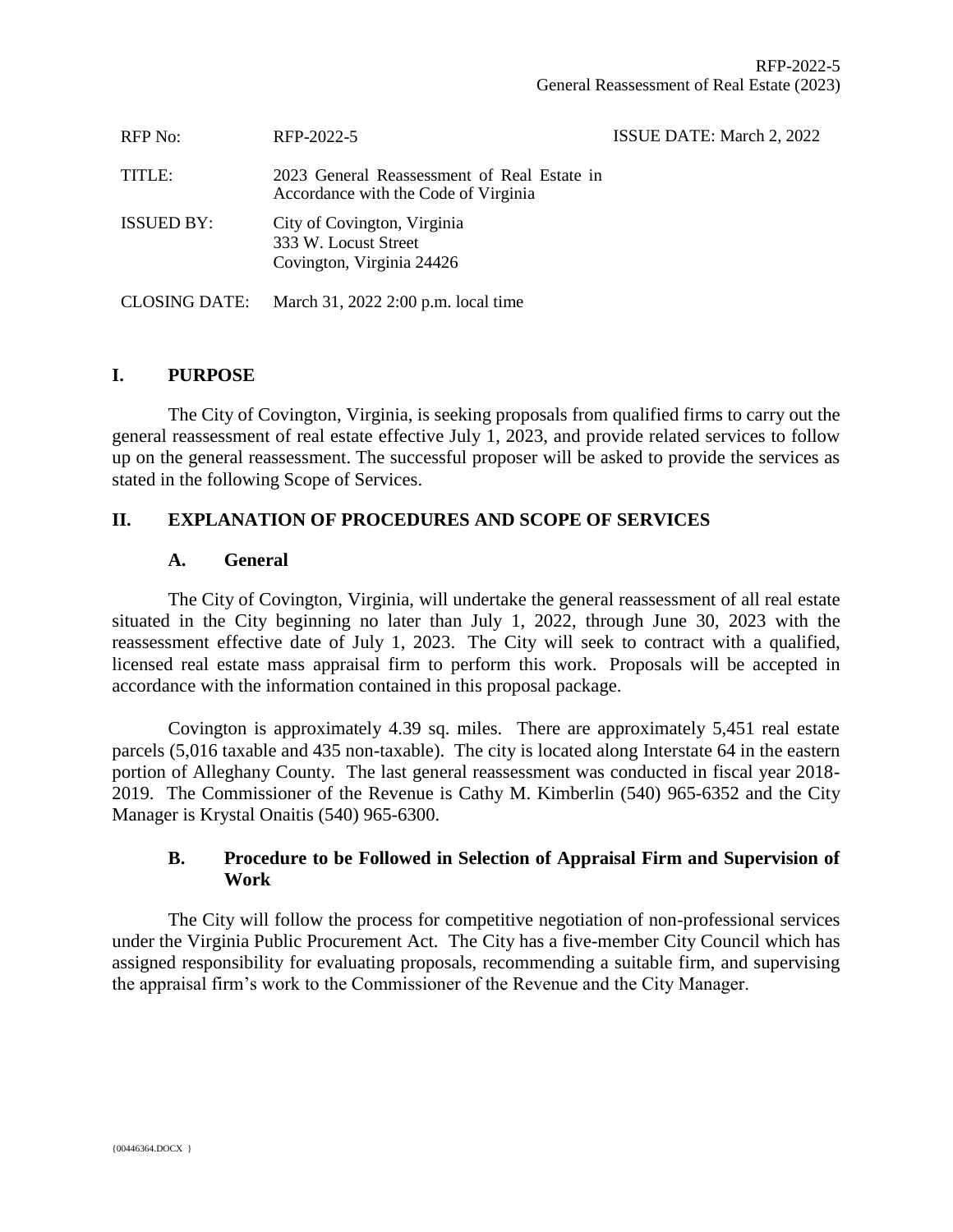If the City determines, in writing and in its sole discretion, that only one offeror is fully qualified or that one offeror is clearly more highly qualified and suitable than others under consideration, a contract may be negotiated and awarded to that offeror.

After a firm is selected to perform the appraisal work, the Commissioner of the Revenue will establish periodic meetings with the official in charge of the firm to ensure that the general reassessment is progressing satisfactorily.

# **C. Staff Support and Logistics**

Firms submitting proposals must provide itemized pricing for supplying the following services:

- 1) The firm must be available to answer and/or meet with citizens during regular business hours. As part of its proposal, the firm must provide unit pricing on an hourly or lump sum basis for providing this service.
- 2) The firm must make speakers available for meetings with civic groups or other interested parties as directed by City Council for the purpose of disseminating general information pertaining to the assessment process. During the general reassessment, the firm will endeavor to promote good public relations with all taxpayers and the general public. As part of its proposal, the firm must provide unit pricing on an hourly or lump sum basis for participating in such meetings.
- 3) The firm must provide data processing, including data entry, services compatible with the City's CAMRA software computer system.
- 4) Preparation and mailing of reassessment notices, indicating reassessed property values.

The Firm will prepare the assessment notices showing existing name of real estate owner, mailing address, property description, existing map number, and an indication as to whether improvements are presently located on the property.

The City will provide:

- 1) Access to the current land books and property records in the possession of the Commissioner of the Revenue, as well as building and zoning records upon request;
- 2) The necessary office space and supplies including postage reimbursement for mailing the notices;
- 3) A copy of the current City tax maps;
- 4) Transportation for the Board of Equalization for field reviews as needed.

# **D. Professionalism**

The firm must endeavor to promote good relations with all taxpayers and the general public. In order to meet this goal, the firm must comply with the following guidelines: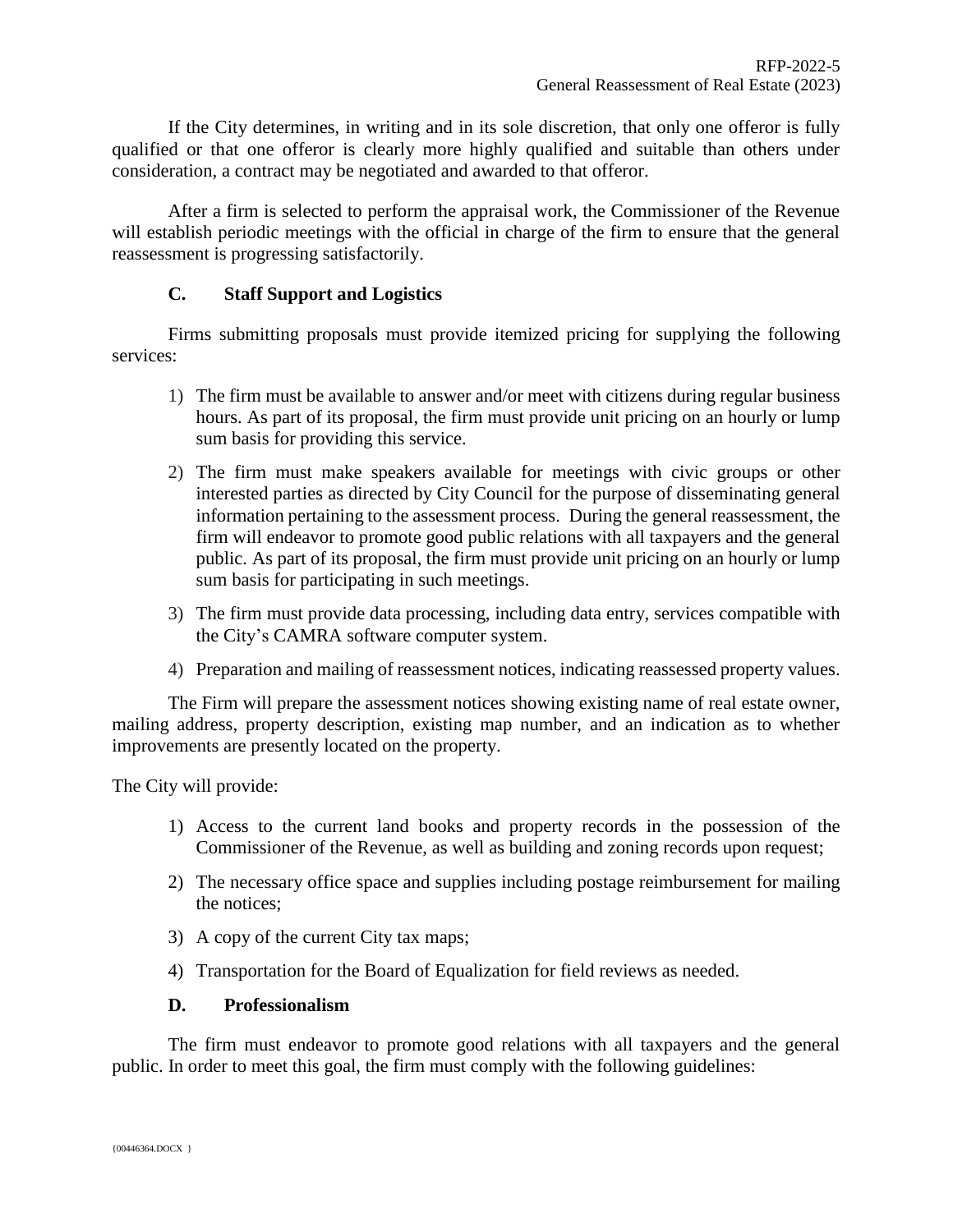- 1) By courteous and pleasant in all personal, telephone, or email contact. Always speak clearly and professionally. Conversations should be focused on the business at hand. Do not joke or tease. Harassment or unlawful discrimination of any type is contrary to City policy.
- 2) Dress neatly and appropriately. Wear a prominently-displayed, City-approved picture identification badge. When approaching a property owner or occupant, identify yourself immediately by giving your personal name, company name, and the reason for your visit.
- 3) Transport for company staff must be clean and in good repair. Obey all traffic laws and park only in lawful places. Do not park near school areas or playgrounds. Vehicles must display City-approved identification.
- 4) Use walkways and driveways as often as possible when walking up to or around houses. Upon entering private property for the purpose of assessment, consent of the landowner must be obtained for entering non-public areas of the property. If an administrative search warrant is necessary to inspect the property, the firm should contact the City.
- 5) Enter a home only if invited by an adult owner or lawful occupant (e.g., lessee). Do not gather information from children or enter a home where children are alone. Do not linger in or around a dwelling.
- 6) Smoking is not permitted in City buildings, and representatives should not smoke in the presence of taxpayers when conducting business on behalf of the assessment.
- 7) All employees and agents of the firm are advised to avoid situations which knowingly place them in physical danger. If uncomfortable in approaching a particular property or owner alone, the City may provide an escort.

# Right of Approval of Personnel

The City Council shall have the right to review and approve all personnel involved in the appraisal of real property in the City of Covington. They shall also have the right to require the removal of any person from work on the appraisal of real property in the City of Covington. It should be noted that all such persons are serving at the discretion of the City of Covington. The terms of the final contract between the firm and the City shall clearly empower the City to have any unsatisfactory employees of the firm or its subcontractors, if any, removed from work in the City of Covington. The firm shall meet qualifications and criteria established for such work by the Commonwealth of Virginia.

# **E. Scope of Work**

The firm selected to perform the reassessment must carry out a uniform and equalized reassessment of all real property within the City, excluding property that is assessed by the Virginia State Corporation Commission, and the classification of all real property in accordance with State requirements. The values to be estimated shall be 100% of fair market value as required by the laws of the Commonwealth of Virginia.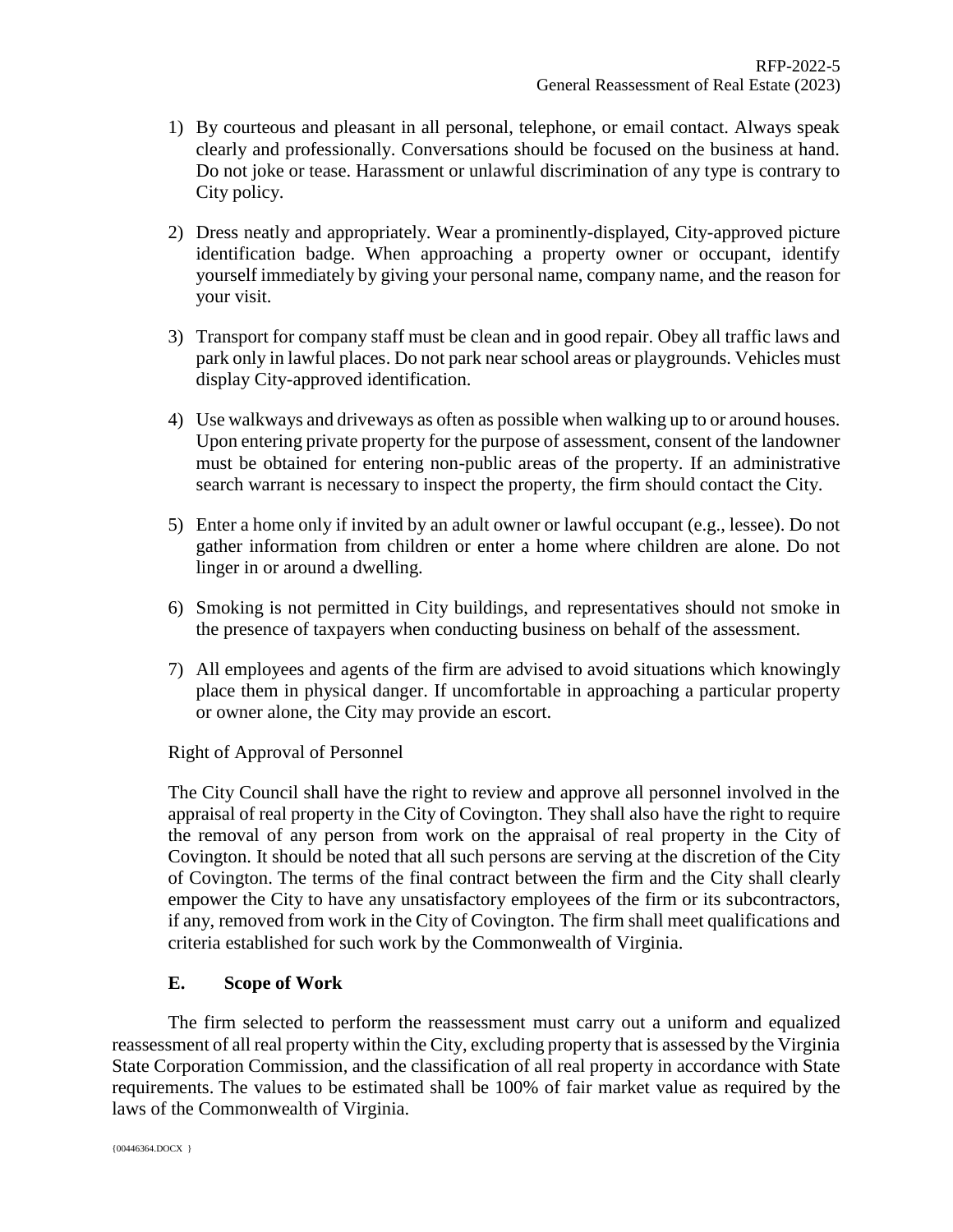## a) Time Frame

The actual valuation process of this reassessment should begin no later than July 1, 2022, and must be completed by the firm no later than June 30, 2023. The approximate schedule should be:

Studies: Sales, cost, and income data studies should commence July 1, 2022. These studies should be continuously updated with new sales data up until the date of assessment.

- Field Work: Site inspections should be carried out between July 1, 2022 and April 30, 2023
- Assessment Notice Mailed: Assessment notices must be mailed during May, 2023.
- Administrative Assessor Hearings: Hearings by the certified assessor should be conducted during May or June, 2023 and continuing until the assessment date. Corrections must be mailed on a rolling basis up until completion of the hearing process.

Land Book Certified: June 30, 2023

Board of Equalization Hearings: August 2023

b) Preparation of Assessment Cards and Work Papers: By June 30, 2023

All assessments must be recorded on cards produced by the Firm. The City will provide complete field sheets from the CAMRA software with improvements sketched. The City will also generate field sheets from the CAMRA software that contain owner, legal, map number, and acreage information to the extent they are known. The firm must verify or determine all information in connection with the construction, age, size, condition, and depreciation of each building or structure. The data must also include pricing for each building along with the owner's name, address, legal description, and tax map number. The firm must provide to the City work papers, all criteria used in determining land value and classification, plus total land and building values.

The City is requiring all improvements to be sketched and photographed and entered into the CAMRA software system.

c) Assessment Methodology

The assessor is ultimately responsible for the choice of methodology necessary to reach fair market value and to comply with Virginia law and professional standards. However, the following are requirements that the law places on assessors that must be observed in carrying out the City of Covington general reassessment. The Virginia Constitution requires that all real property be assessed at its fair market value. Fair market value is defined as: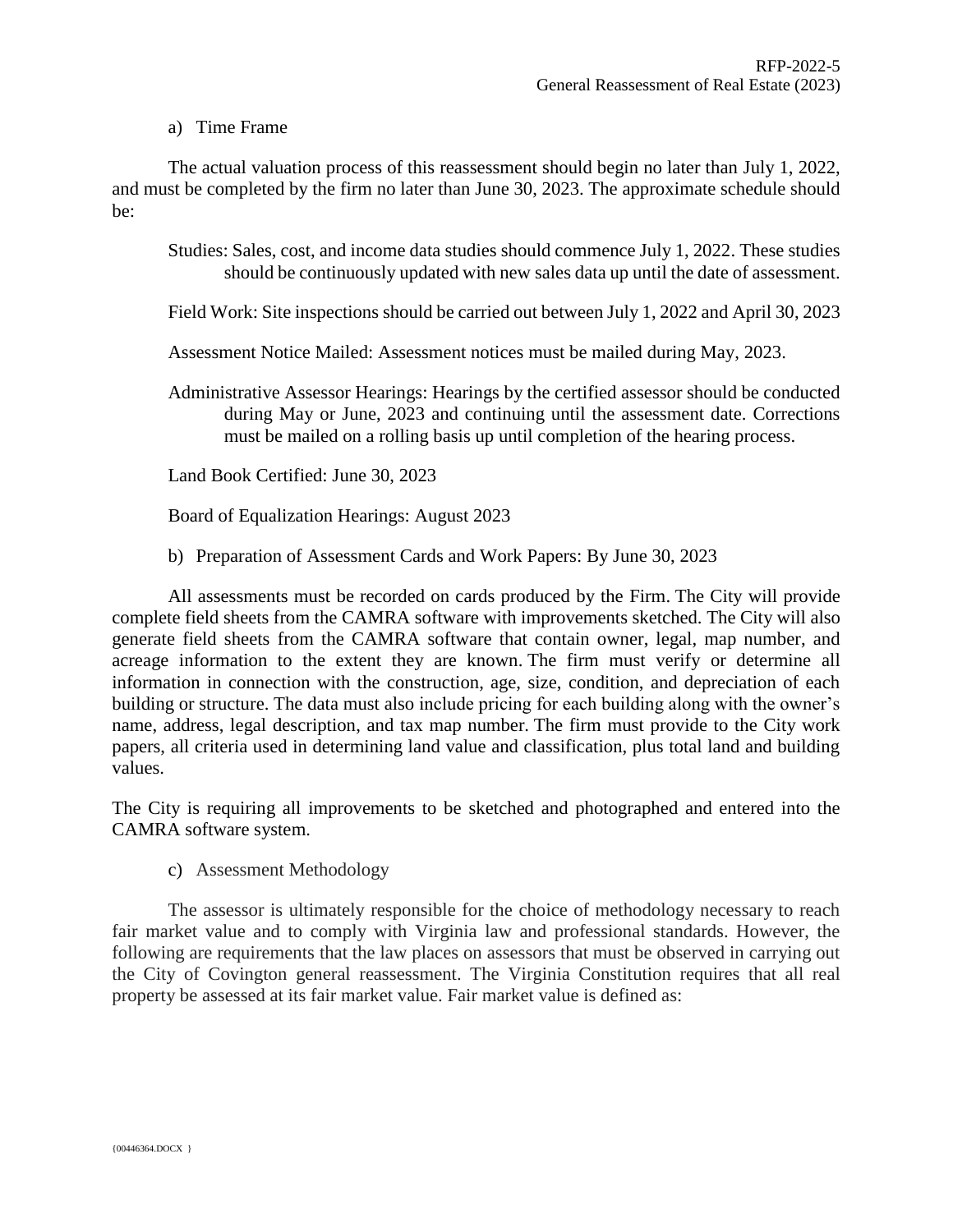The price property will bring when offered for sale by a buyer who desires but is not obliged to sell and bought by a buyer under no necessity of purchasing.<sup>1</sup>

Assessors' work must be uniform and comply with generally-accepted appraisal practices, procedures, rules, and standard as prescribed by nationally-recognized professional appraisal organizations such as the International Association of Assessing Officers (IAAO) and applicable Virginia law on valuation of real property.

Among the principles that the assessor must carefully observe is the requirement to consider, with respect to each property or class of properties, that the assessor has considered each of the three approaches to real property valuation: the sales comparison approach, the income capitalization approach, and the cost approach. The rationale for the rejection of any of the three approaches should be documented. Similarly, documentation of the market surveys, formulas, matrices, and other factors considered in determining the assessment of properties or classes of properties should be developed and retained by the assessor.

d) Mobile Homes

The firm must prepare a listing of all mobile homes situated in the City. This listing must include, but not be limited to, the make, size, and condition, and model, year of manufacture, value, owner, and location. The location must be identified by tax map number. These homes must be assessed at fair market value.

e) Unique Properties

The City reserves the right, in conjunction with the assessor, to retain specialists to provide assistance or provide advice to the assessor with respect to special valuation methodologies for unique properties in the City.

f) New Construction

The firm shall coordinate its efforts with the Commissioner of the Revenue in appraising new construction and additions. Every reasonable effort shall be made by the parties to ensure that this function is not duplicated by the firm or by the Commissioner or omitted by both. The firm shall be responsible for appraising all new construction and additions during the term of the contract. New construction will be noted by the firm on the appraisal card and closely coordinated with the Commissioner of the Revenue.

**Note:** All sketches and photos will have to be entered into the CAMRA software computer system.

g) Sketches and Photographs

Consistent with state law on entry to private property, the firm must make a field inspection of all properties. For residential properties, the firm must, if possible, complete an exterior

l

<sup>1</sup> *Arlington Cnty. Bd. v. Ginsberg*, 228 Va. 633, 640 (1985).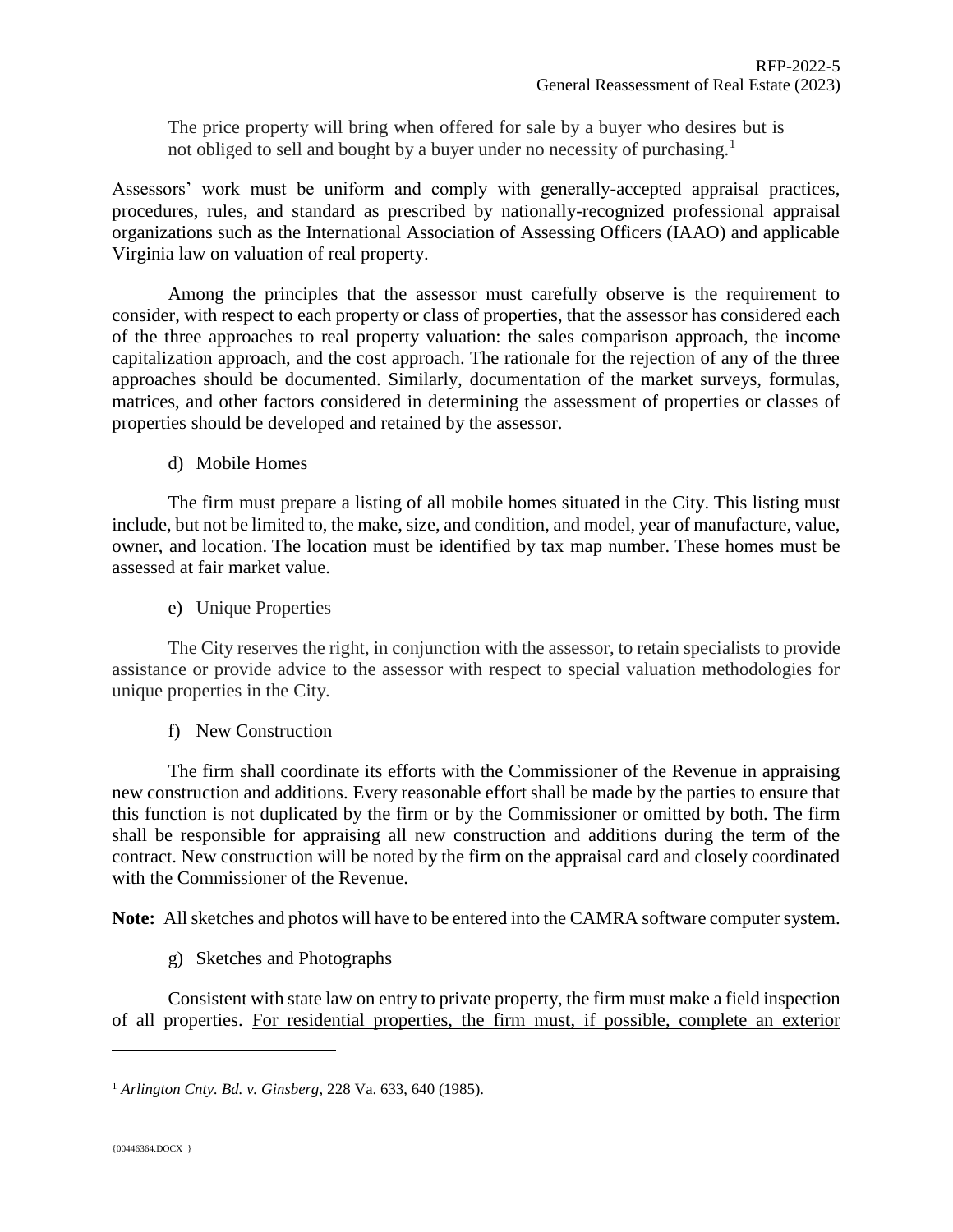inspection and record measurements of each residence, along with a sketch and photo of each residence. The type of construction must be recorded or verified by components such as foundations, basement area, wall construction, insulation, roof, floors, interior finish, heating system, fireplaces, plumbing, fixtures, number of rooms, number of bedrooms, year built, year remodeled, exterior condition, physical depreciation, functional and economic obsolescence, general quality of construction, rent if applicable, and recent sales data. All information so gathered shall be recorded by the firm in the City's CAMRA software computer system. All improvements on all parcels shall be photographed and sketched by the firm on the appraisal cards and shall be entered into the CAMRA software computer system.

# h) Travel Expenses

The firm is responsible for all transportation and travel expenses for its employees and subcontractors, if any, and these costs must be included in the proposal price.

# i) Public Input and Board of Equalization

The City of Covington will not use a Board of Assessors. The appraisal firm shall designate and provide an employee acceptable to the City to serve in the capacity of Professional Assessor under the State Code and be acceptable to the Virginia Department of Taxation. The proposer shall provide qualified appraisers, of which at least one Supervising Appraiser shall be assigned to work this reassessment throughout the entire process to ensure continuity.

All property owners in the City of Covington will be notified of changes in assessed value and land use value of their property by the Professional Assessor. Following this notification, the firm shall meet with property owners in order to explain, discuss and hear complaints concerning values established. These meetings shall be established jointly by the Commissioner of the Revenue and the firm.

Following such meetings with affected property owners, the real estate firm shall make any necessary field reviews of all properties of disputed value and shall make any changes necessary in the values originally established.

Following the general reassessment, the City of Covington is required by law to have a Board of Equalization. The Board of Equalization will establish meeting dates, times, and places to receive complaints from property owners regarding assessed values. It is anticipated these hearings will be conducted July 1, 2023 thru June 30, 2024. The firm must have representatives present at these hearings as required by the Board of Equalization.

# j) Unique Properties

The Commissioner of the Revenue and the City reserve the right to engage specialist appraisers for unique properties in the City of Covington, including, but not limited to real property owned by WestRock Virginia, LLC and Ingevity Virginia Corporation. Such appraisers, if retained, will be certified real estate appraisers qualified to practice appraisal in the Commonwealth of Virginia. The successful proposer under this RFP must take their analysis into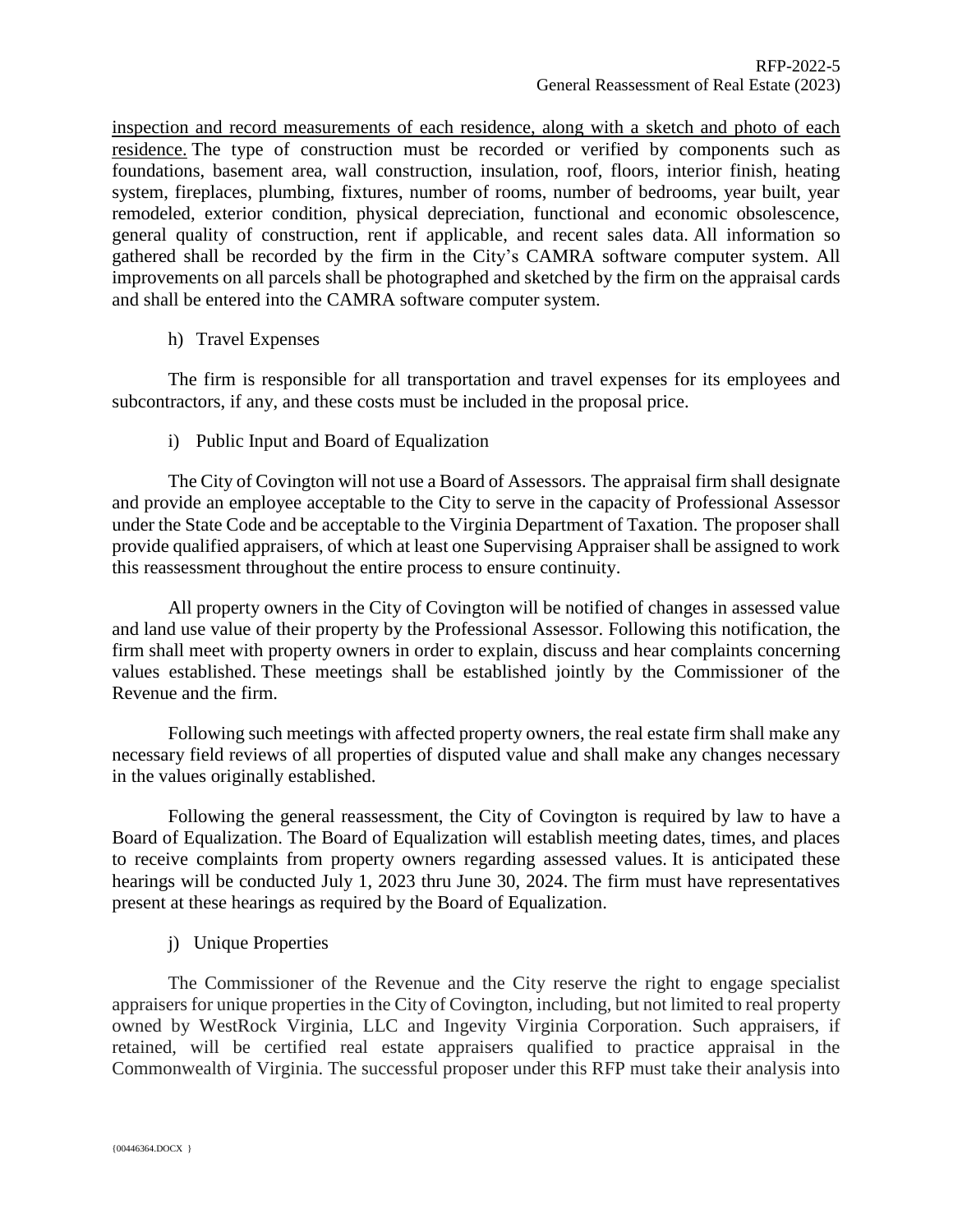account and give it due weight in their assessments. However, the successful firm will have the final decision on the assessment to place on properties.

## **F. Appeals and Records Retention**

In the event of an appeal to the courts, the firm will furnish such competent witnesses as may be required by the City to defend the valuations of the properties in question. It is specifically understood that the firm's obligation under this section until three years after the last day of the last year in which this general reassessment is in effect.

The assessor also must retain copies of all records relating to the assessment for the same time period, including computer files and work papers.

## **G. Terms of Payment**

Invoices shall be submitted to the city on a monthly basis after work has begun but not before July 1, 2022. The city will make payments on the basis of the number of parcels appraised less a 10% retainage as a performance guarantee. The city will consider, if so requested, making an initial mobilization payment to the firm selected in order to defray the cost of preliminary studies and other work necessary before July 1, 2022. The amount of such payment must be specified in the proposal submitted by the firm.

#### **H. Submission of Proposals:**

Each individual/firm preparing a bid for this project shall submit one original and six copies of a proposal. All copies of the proposal shall be submitted in one sealed envelope marked "GENERAL REASSESSMENT, CITY OF COVINGTON"

Proposals must be addressed to:

Krystal Onaitis, City Manager City of Covington 333 W. Locust Street Covington, VA 24426

Proposals must be received by the City no later than 2:00 p.m., March 31, 2022

Proposals should include the following sections:

# 1. Letter of Introduction

- a. Signed by an officer of the firm.
- b. Name and address of the firm.
- c. Name, address and phone number of authorized contacts.
- 2. Vendor's Company Background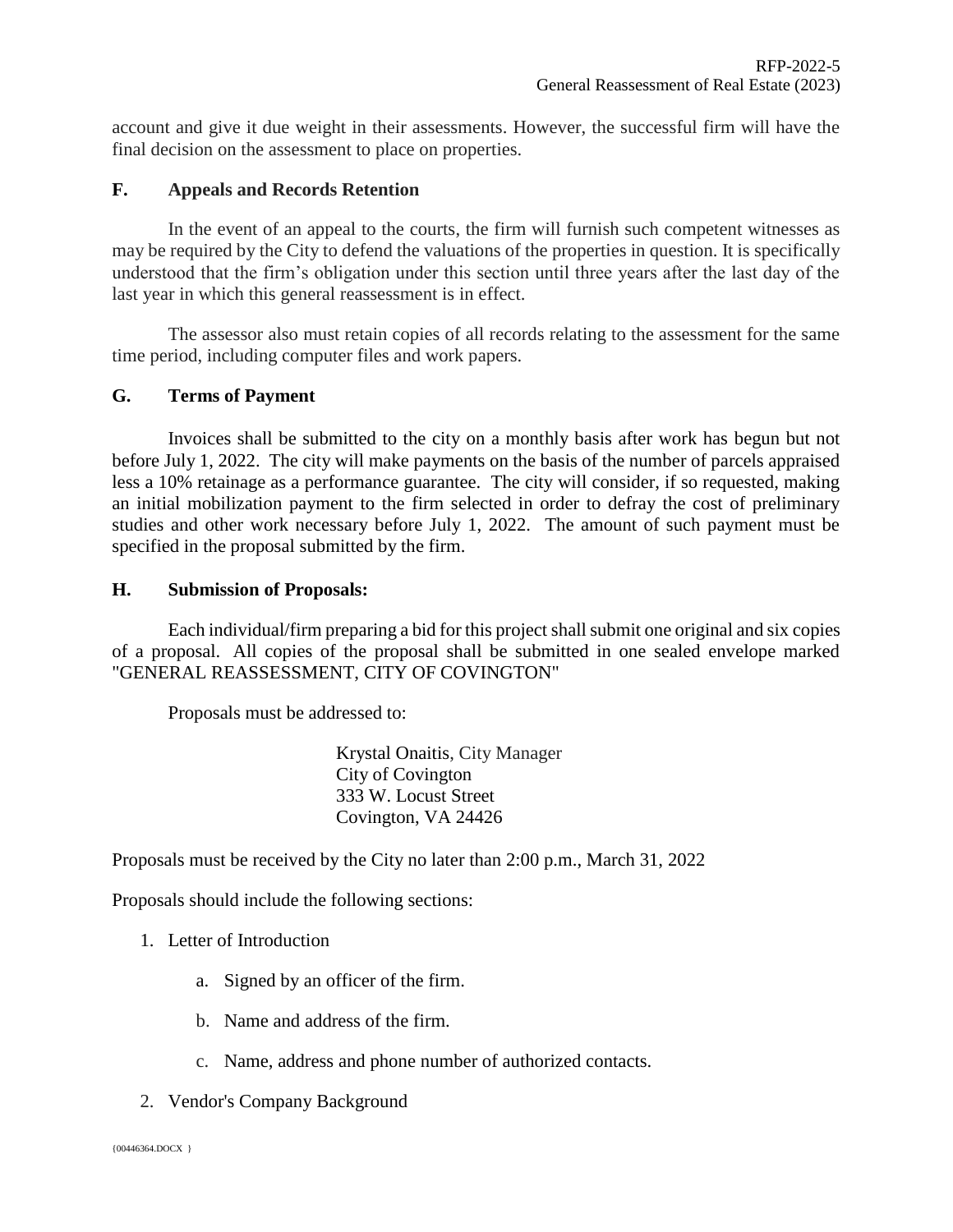- a. Description of company organization and staffing. This should include the City of Covington project lead and primary support staff. The project lead should also be on the team that interviews with the City if the firm is shortlisted.
- b. Resumes of key staff.
- 3. Plan of Execution of Proposal
	- a. Description of assessment problem presented by the City of Covington.
	- b. Key dates and deliverables, and narrative description of how goals will be reached.
	- c. Discussion of methodologies and outcomes from previous projects.
- 4. Vendor's Financial Stability
	- a. Vendor must guarantee, in writing, the financial stability necessary to complete the project.
	- b. Copy of Dun & Bradstreet report if available.
	- c. Credit references.
	- d. Insurance certificate.
- 5. Qualifications of Vendor
	- a. A list of contacts from previously completed tasks of this type.
	- b. The City of Covington reserves the right to visit the bidder's work sites, whether or not on the list.
- 6. Signatures
	- a. Submissions must be submitted with the signatures of appropriate company officers.
	- b. Corrections and erasures must be initialed by the person signing the proposal or an authorized representative.
- 7. Certificates
	- a. Certificate of familiarity
	- b. Non-collusion certificate
	- c. Evidence of registration to do business in the Commonwealth of Virginia.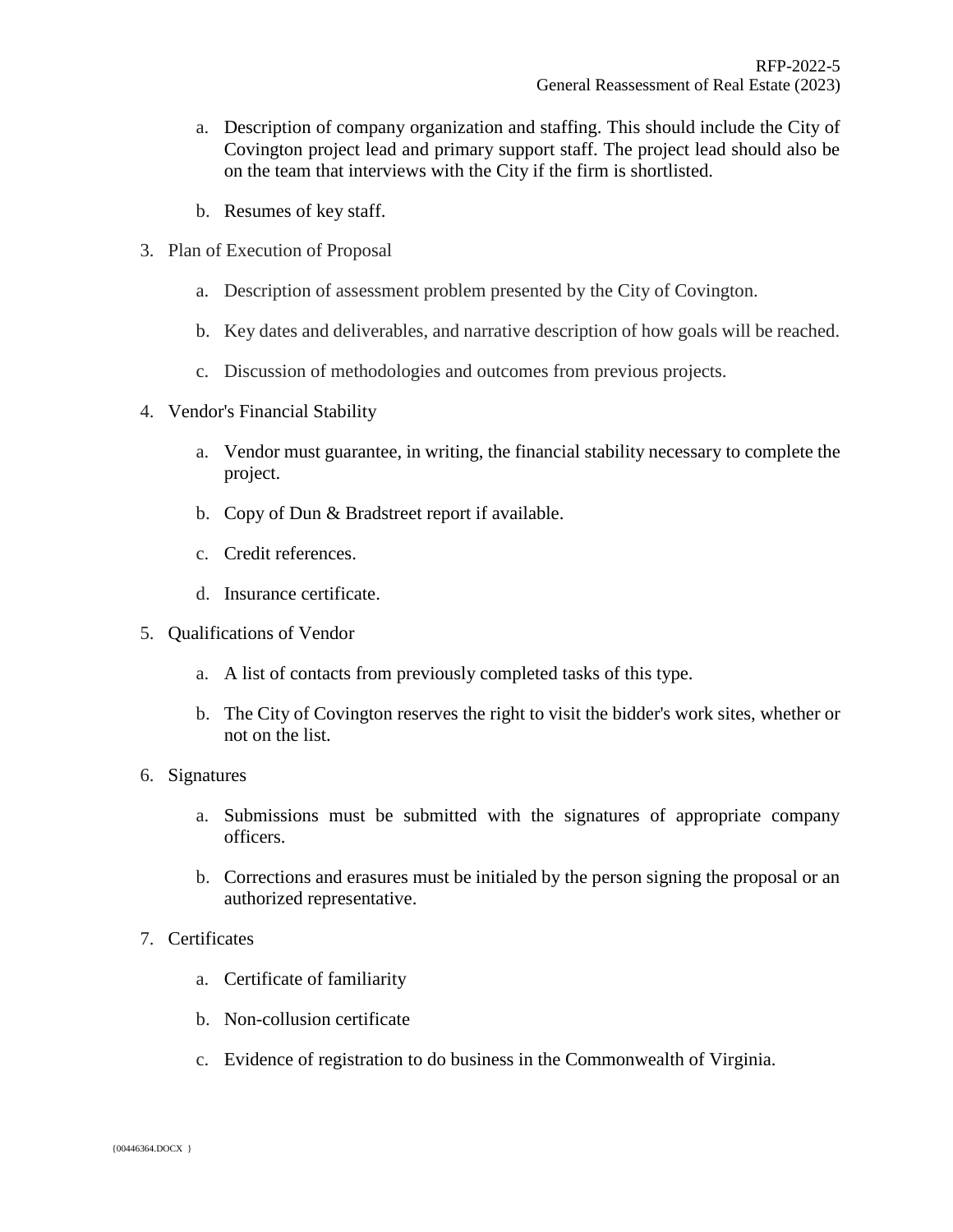### **General Terms and Conditions of the Contract**

1. **Anti-Discrimination:** By submitting your proposal, you certify to the City of Covington that you will conform to the provisions of the Federal Civil Rights Act of 1964, as amended, as well as the Virginia Fair Employment Contracting Act of 1975, as amended, where applicable, the Virginians With Disabilities Act, the Americans With Disabilities Act and § 2.2-4311 of the Virginia Public Procurement Act (VPPA). If the award is made to a faith-based organization, the organization shall not discriminate against any recipient of goods, services, or disbursements made pursuant to the contract on the basis of the recipient's religion, religious belief, refusal to participate in a religious practice, or on the basis of race, age, color, gender or national origin and shall be subject to the same rules as other organizations that contract with public bodies to account for the use of the funds provided; however, if the faith-based organization segregates public funds into separate accounts, only the accounts and programs funded with public funds shall be subject to audit by the public body. (Code of Virginia, § 2.2-4343.1E).

In every contract over \$10,000, the following provisions also apply:

- 1.1. During the performance of this contract, the you agree as follows:
	- 1.1.1. You will not discriminate against any employee or applicant for employment because of race, religion, color, sex, national origin, age, disability, or any other basis prohibited by state law relating to discrimination in employment, except where there is a bona fide occupational qualification reasonably necessary to the normal operation of your business. You agree to post in conspicuous places, available to employees and applicants for employment, notices setting forth the provisions of this nondiscrimination clause.
	- 1.1.2. In all solicitations or advertisements for employees placed by or on behalf of the contractor, you will state that you are an equal opportunity employer.
	- 1.1.3. During the performance of this contract, you agree to (i) provide a drug-free workplace for your employees; (ii) post in conspicuous places, available to employees and applicants for employment, a statement notifying employees that the unlawful manufacture, sale, distribution, dispensation, possession, or use of a controlled substance or marijuana is prohibited in your workplace and specifying the actions that will be taken against employees for violations of such prohibition; (iii) state in all solicitations or advertisements for employees placed by or on your behalf that you maintain a drug-free workplace. For the purposes of this section, "drug-free workplace" means a site for the performance of work done in connection with a specific contract awarded to you, the employees at which are prohibited from engaging in the unlawful manufacture, sale, distribution, dispensation, possession or use of any controlled substance or marijuana during the performance of the contract.
	- 1.1.4. Notices, advertisements and solicitations placed in accordance with federal law, rule, or regulation are sufficient for the purpose of meeting these requirements.
- 1.2. You must include the provisions of 1.1. above in every subcontract or purchase order over \$10,000, so that the provisions will be binding upon each subcontractor or vendor.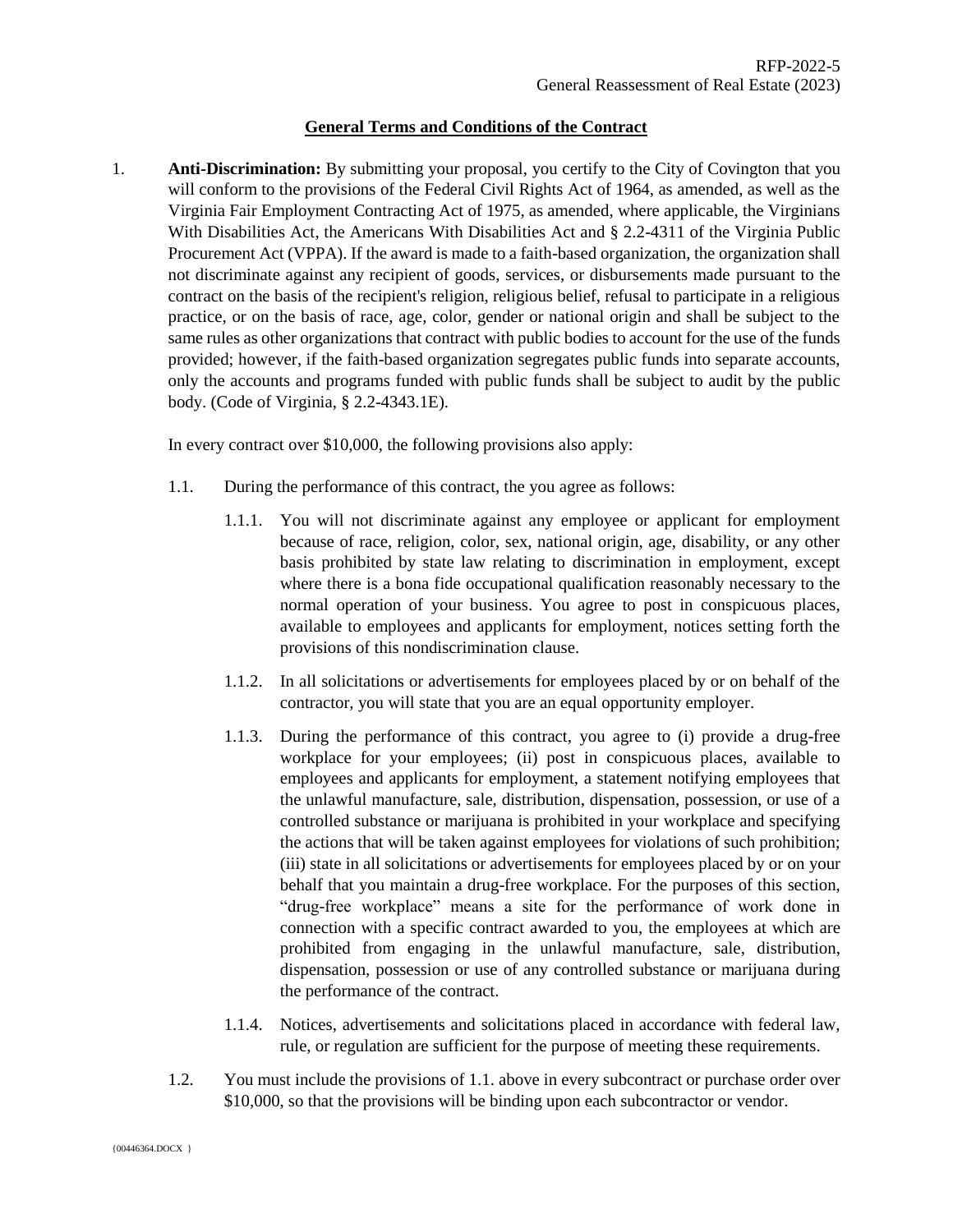- 2. **Antitrust:** By entering into a contract, you convey, sell, assign, and transfer to the City of Covington all rights, title and interest in and to all causes of action you may now have or hereafter acquire under the antitrust laws of the United States and the Commonwealth of Virginia, relating to the particular goods or services purchased or acquired by the City of Covington under this contract.
- 3. **Applicable Laws and Courts:** This solicitation and any resulting contract are governed in all respects by the laws of the Commonwealth of Virginia and any litigation with respect to it must be brought in the courts of Alleghany County, Virginia. You must comply with all federal, state, and local laws and regulations.
- 4. **Assignment of Contract:** You may not assign this contract, in whole or in part, without the written consent of the City of Covington.
- 5. **Availability of Funds:** It is understood and agreed that the City of Covington is bound hereunder only to the extent of the funds available or which may hereafter become available for the purpose of this contract.
- 6. **Pricing**: The Bid/Proposal price must be an all-inclusive price to deliver the specified goods and/or services FOB Destination to the address specified. Invoices must be itemized and will be paid at the unit price in the proposal. The City will not accept or pay for additional line items such as freight, shipping and handling, delivery, downtime, equipment, lost time due to inclement weather or any other charges additional to the unit prices quoted in the Bid/Proposal.
- 7. **Changes to the Contract:** Changes can be made to the contract in any of the following ways:
	- 7.1. The parties may agree in writing to modify the scope of the contract. An increase or decrease in the price of the contract resulting from such modification shall be agreed to by the parties as a part of their written agreement to modify the scope of the contract.
	- 7.2. The City of Covington may order changes within the general scope of the contract at any time by written notice to you. Changes within the scope of the contract include, but are not limited to, things such as services to be performed, the method of packing or shipment, and the place of delivery or installation. You must comply with the notice upon receipt. You will be compensated for any additional costs incurred as the result of such order, and must give the City of Covington a credit for any savings. The compensation will be determined by one of the following methods:
		- 7.2.1. By mutual agreement between the parties in writing; or
		- 7.2.2. By agreeing upon a unit price or using a unit price set forth in the contract, if the work to be done can be expressed in units, and you account for the number of units of work performed, subject to the City of Covington's right to audit your records and/or to determine the correct number of units independently; or
		- 7.2.3. By ordering you to proceed with the work and keep a record of all costs incurred and savings realized. A markup for overhead and profit may be allowed if provided by the contract. The same markup must be used for determining a decrease in price as the result of savings realized. You must present the City of Covington with all vouchers and records of expenses incurred and savings realized. The City of Covington will have the right to audit your records as it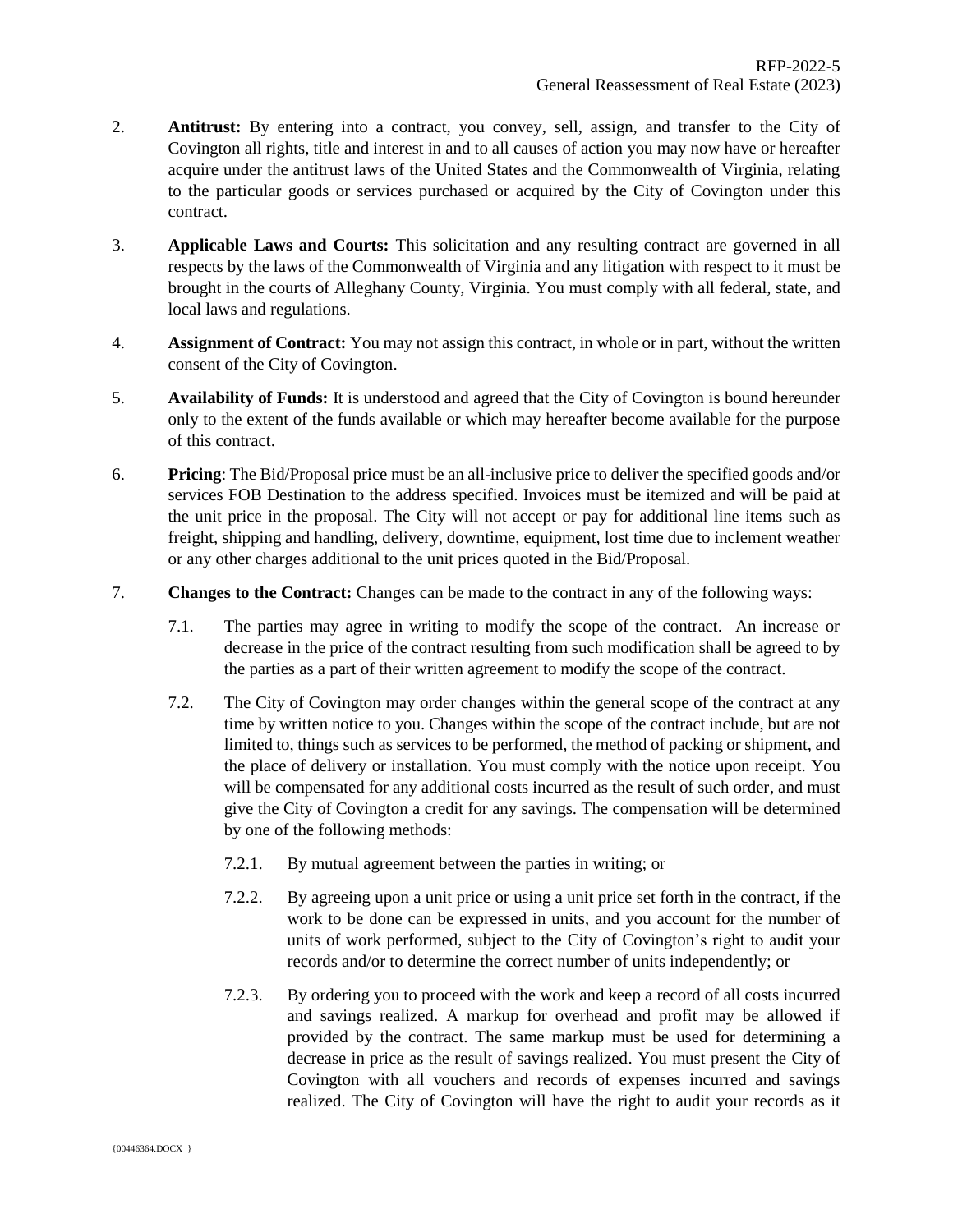deems necessary to determine costs or savings. Any claim for an adjustment in price under this provision must be asserted by written notice to the City of Covington within thirty (30) days from the date of receipt of the written order from the City of Covington. If the parties fail to agree on an amount of adjustment, the question of an increase or decrease in the contract price or time for performance will be resolved in accordance with the procedures for resolving disputes provided by the Claims Clause of this contract. Neither the existence of a claim nor a dispute resolution process, litigation, or any other provision of this contract excuses you from promptly complying with the changes ordered by the City of Covington or with the performance of the contract generally.

- 8. **Claims:** Contractual claims, whether for money or other relief, must be submitted in writing to the City Manager, 333 W. Locust Street, Covington, Virginia 24426, no later than sixty (60) days after final payment; however, written notice of your intention to file such claim must be given at the time of the occurrence or beginning of the work upon which the claim is based. Nothing herein precludes a contract from requiring submission of an invoice for final payment within a certain time after completion and acceptance of the work or acceptance of the goods. Pending claims shall not delay payment of amounts agreed due in the final payment (Code of Virginia, Section 2.2- 4363). A contractor may not institute legal action prior to receipt of the City Manager's decision on the claim, unless that office fails to render such decision within thirty (30) days. Failure of the City to render a decision within thirty (30) days shall not result in the contractor being award the relief claimed or in any other relief or penalty. The sole remedy for the City's failure to render a decision within thirty (30) days is the contractor's right to institute immediate legal action. The decision of the City Manager is final and conclusive unless the contractor, within six (6) months of the date of the final decision of the claim, institutes legal action as provided in the Code of Virginia, Section 2.2-4364.
- 9. **Debarment Status:** By submitting a proposal, you certify that you are not currently debarred by the Commonwealth of Virginia or any agency of the United States of America from submitting proposals on contracts for the type of goods and/or services covered by this solicitation, nor are you an agent or affiliated corporate entity of any person or entity that is currently so debarred.
- 10. **Default:** In case of failure to deliver goods or services in accordance with the contract terms and conditions, the City of Covington, after due oral or written notice, may procure them from other sources and hold you responsible for any resulting additional purchase and administrative costs. This remedy is in addition to any other remedies that the City of Covington may have. In addition, the City of Covington reserves the right to cancel any orders placed that are not delivered by the date specified in the proposal.
- 11. **Ethics in Public Contracting:** By submitting your proposal, you certify that your proposal is made without collusion or fraud and that you have not offered or received any kickbacks or inducements from any other proposer, supplier, manufacturer, or subcontractor in connection with your proposal, and that you have not conferred on any public employee having official responsibility for this procurement transaction any payment, loan, subscription, advance, deposit of money, services, or anything of more than nominal value, present or promised, unless consideration of substantially equal or greater value was exchanged.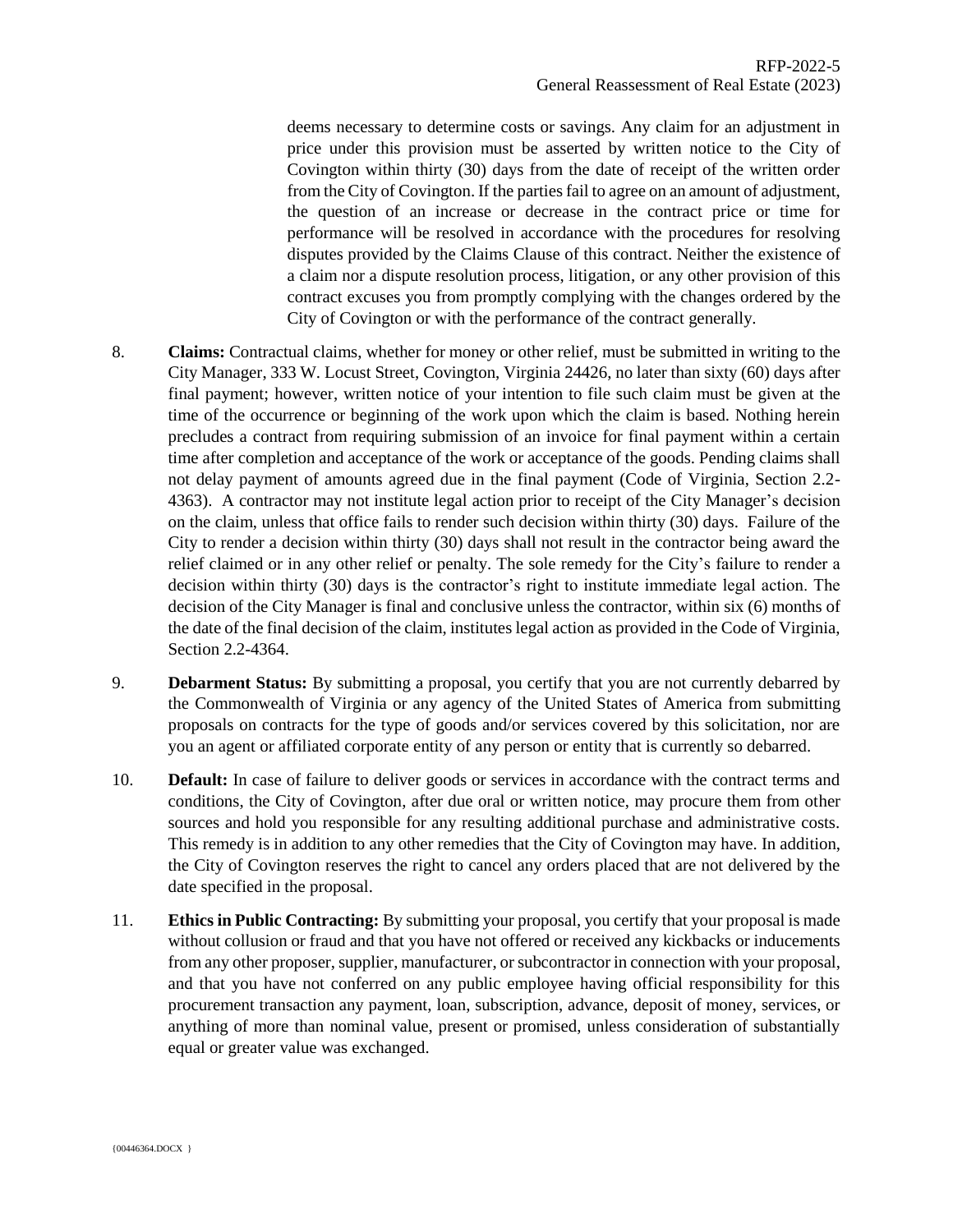- 12. **Immigration Reform and Control Act of 1986:** By submitting a proposal, you certify that you do not and will not, during the performance of this contract, employ illegal alien workers or otherwise violate the provisions of the federal Immigration Reform and Control Act of 1986.
- 13. **Indemnification:** You agree to indemnify and hold harmless the City of Covington, its officers, agents, and employees from any claims, damages, and actions of any kind or nature, whether at law or in equity, arising from or caused by any kind or nature of services furnished by your use of any materials, goods, or equipment of any kind or nature, provided that such liability is not attributable to the sole negligence of the City of Covington.
- 14. **Nondiscrimination of Contractors:** The City of Covington will not discriminate against any bidder, proposer, offeror, or contractor in the award of this contract because of race, religion, color, sex, national origin, age, disability, faith-based organizational status, any other basis prohibited by state law relating to discrimination in employment. If the award of this contract is made to a faithbased organization and an individual, who applies for or receives goods, services, or disbursements provided pursuant to this contract objects to the religious character of the faith-based organization from which the individual receives or would receive the goods, services, or disbursements, the City of Covington will offer the individual, within a reasonable period of time after the date of his objection, access to equivalent goods, services, or disbursements from an alternative provider.

### 15. **Payment:**

#### 15.1. **To Prime Contractor:**

- 15.1.1. You must submit invoices for items ordered, delivered, and accepted shall be submitted by the contractor directly to the payment address shown on the purchase order/contract. All invoices must show the City of Covington or state contract number and/or purchase order number; social security number (for individual contractors) or the federal employer identification number (for proprietorships, partnerships, and corporations).
- 15.1.2. Any payment terms requiring payment in less than 45 days will be regarded as requiring payment 45 days after invoice or delivery, whichever occurs last. This does not affect offers of discounts for payment in less than 45 days, however.
- 15.1.3. All goods or services provided under this contract or purchase order that are to be paid for with public funds, must be billed by you at the contract price, regardless of which public agency is being billed.
- 15.1.4. The following are deemed the date of payment: the date of postmark in all cases where payment is made by mail, or the date of offset when offset proceedings have been instituted as authorized under the Virginia Debt Collection Act.
- 15.1.5. **Unreasonable Charges.** Under certain emergency procurements and for most time and material purchases, final job costs cannot be accurately determined at the time orders are placed. In such cases, you are on notice that final payment in full is contingent on a determination of reasonableness with respect to all invoiced charges. Charges which appear to be unreasonable will be researched and may be challenged, and that portion of the invoice held in abeyance until a settlement can be reached. Upon determining that invoiced charges are not reasonable, the City of Covington will promptly notify you, in writing, as to those charges which it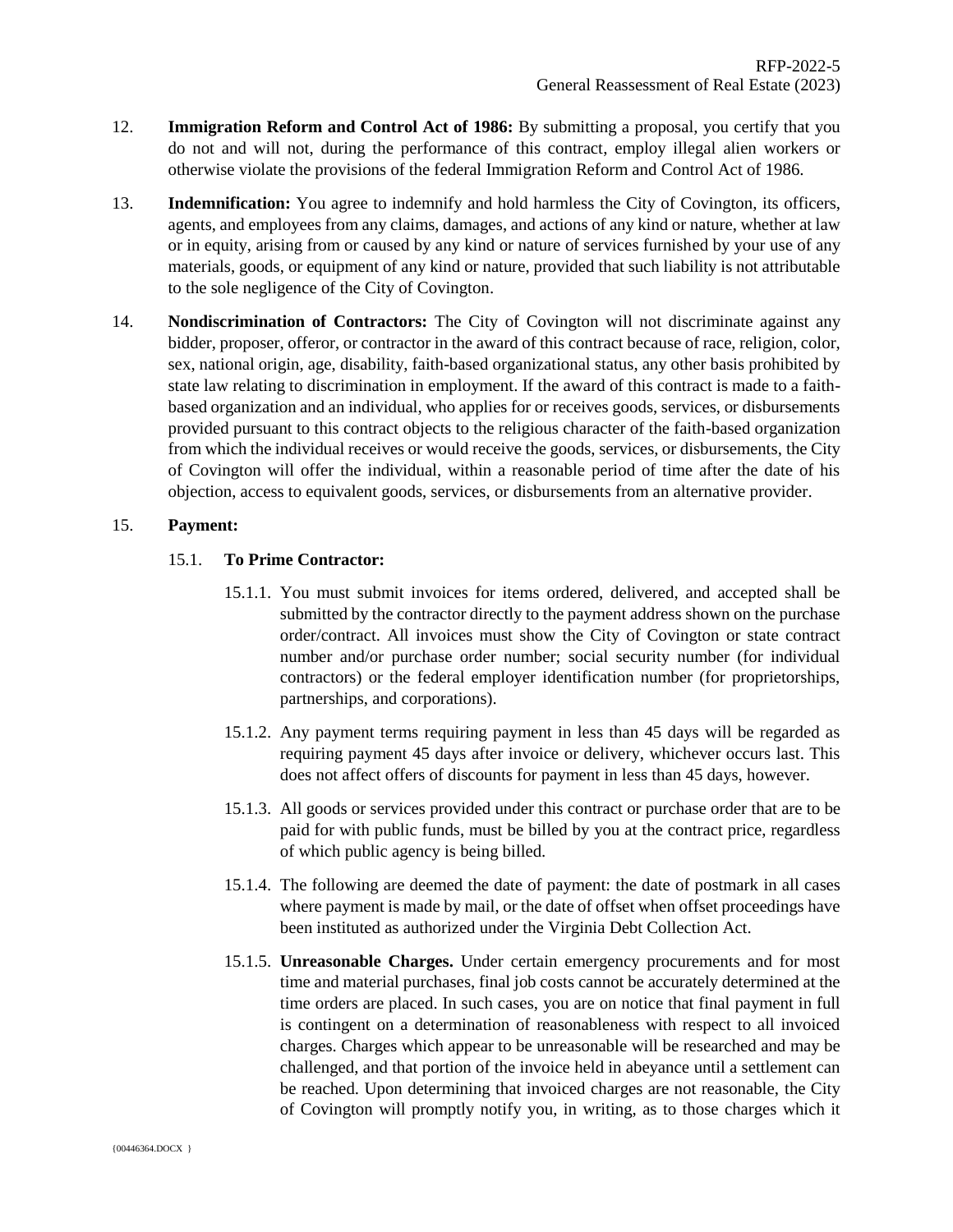considers unreasonable and the basis for the determination. You may not institute legal action unless you have followed the Claims clause of this contract. The provisions of this section do not relieve an agency of its prompt payment obligations with respect to those charges which are not in dispute (Code of Virginia, § 2.2-4363).

### 15.2. **To Subcontractors:**

- 15.2.1. You must:
	- 15.2.1.1. Pay any subcontractor(s) or sub vendor(s) within seven (7) days of your receipt of payment from the City of Covington their proportionate share of the payment received for work performed by the subcontractor(s) or sub vendor(s) under the contract; or
	- 15.2.1.2. Notify the City of Covington and the subcontractor(s), in writing, of your intention to withhold payment and the reason.
- 15.2.2. You must pay the subcontractor(s) or sub vendor(s) interest at the rate of one percent per month (unless otherwise provided under the terms of the contract) on all amounts owed by you that remain unpaid seven (7) days following receipt of payment from the City of Covington, except for amounts withheld as stated in 15.2.1.2. above. The date of mailing of any payment by U.S. Mail is deemed to be payment to the addressee. These provisions apply to each sub-tier contractor or vendor performing under the primary contract. Your obligation to pay an interest charge to a subcontractor is not an obligation of the City of Covington, and may not be charged to the City of Covington.
- 16. **Precedence of Terms:** The following General Terms and Conditions ANTI-DISCRIMINATION, ANTITRUST, APPLICABLE LAWS AND COURTS, DEBARMENT STATUS, ETHICS IN PUBLIC CONTRACTING, IMMIGRATION REFORM AND CONTROL ACT OF 1986, PAYMENT apply in all instances.
- 17. **Qualification of Bidders/Proposers:** The City of Covington may make such reasonable investigations as it deems proper and necessary, at any time, to determine your ability to perform the services/furnish the goods and you must furnish to the City of Covington all such information and data for this purpose as may be requested. The City of Covington reserves the right to inspect your physical facilities prior to award to satisfy questions regarding your capabilities. The City of Covington further reserves the right to reject any proposal if the evidence submitted by, or investigations of, you fail to satisfy the City of Covington that you are a responsible proposer. Shortlisting you for interviews is not a conclusive determination of responsibility.
- 18. **Supremacy Clause:** Notwithstanding any provision in your proposal to the contrary, the terms and conditions contained in this RFP prevail over contrary terms and conditions contained in your proposal.
- 19. **Taxes:** Sales to the City of Covington are normally exempt from State sales and use tax. State sales and use tax certificates of exemption will be issued upon request. Deliveries under this contract are usually free of Federal excise and transportation taxes.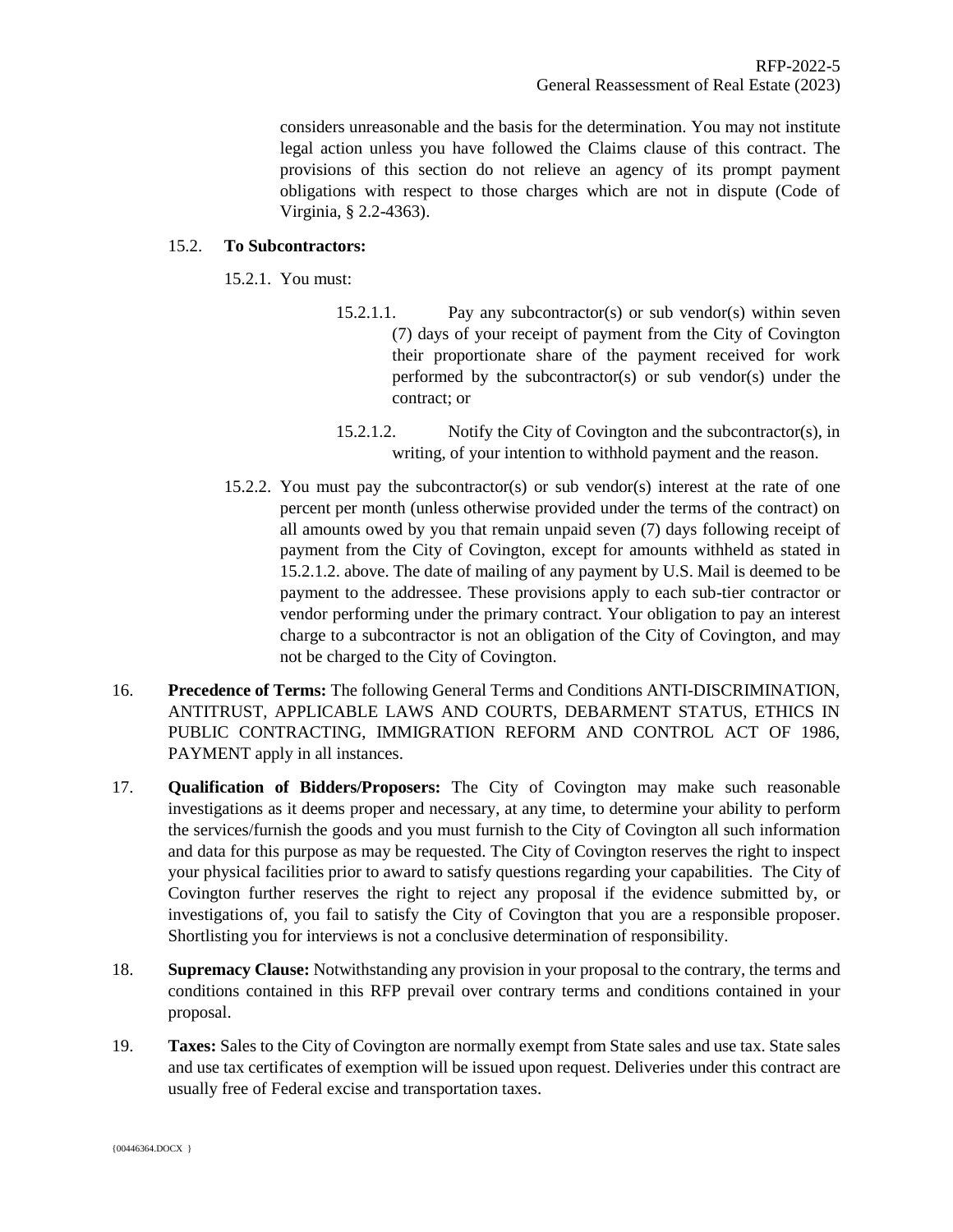- 20. **Testing and Inspection:** The City of Covington reserves the right to conduct any test/inspection it may deem advisable to assure goods and services conform to the specifications.
- 21. **Use of Brand Names:** Unless otherwise provided in this solicitation, the name of a certain brand, make, or manufacturer does not restrict proposers to the specific brand, make, or manufacturer named, but conveys the general style, type, character, and quality of the article desired. Any article which the City, in its sole discretion, determines to be the equivalent of that specified, considering quality, workmanship, economy of operation, and suitability for the purpose intended, will be accepted. You are responsible to clearly and specifically identify the product being offered and to provide sufficient descriptive literature, catalog cuts, and technical detail to enable the City to determine if the product offered meets the requirements of this solicitation. This is required even if offering the exact brand, make, or manufacturer specified. Failure to furnish adequate data for evaluation purposes may result in declaring a proposal nonresponsive. Unless you clearly indicates in your proposal that the product offered is an equivalent product, such proposal will be considered to offer the brand name product referenced in the solicitation.

#### 22. **Termination:**

- 22.1. The City may terminate this contract with or without cause by giving you a thirty (30) day notice in writing. Upon delivery of said notice and upon expiration of the thirty (30) day period, you must discontinue all services in connection with the performance of this contract and shall proceed to cancel promptly all related third party contracts. Termination of the Contract by the City pursuant to this paragraph terminates all of the City's obligations hereunder and no charges, penalties or other costs shall be due contractor except for compensation of work timely and satisfactorily completed.
- 22.2. In addition to the City's right of termination, either party may terminate this contract in the event the other party violates or fails to perform any covenant, provision, obligation, term, or condition contained in this contract, provided that unless otherwise provided in this contract, such failure or violation is not cause for termination if the defaulting party cures such default (if the default is susceptible to cure) within thirty (30) days of receipt of a written notice of default. The notice of default must state the party's intent to terminate the contract if the default is not cured within a specified time period.
- 22.3. **Appropriation Approval.** You acknowledge that the City's performance and obligation to pay under this contract is contingent upon annual appropriation by City Council. You agree that in the event that such appropriation is not forthcoming, the City may terminate this contract and no charges, penalties, or other costs shall be assessed. The City will give you prompt notice of any event of non-appropriation. In the event of a temporary political budgetary impasse, the City may suspend your performance of this contract, and its obligation to pay hereunder, for up to 90 days to allow appropriation of funds to occur.
- 23. **Insurance:** You certify that you and your subcontractors, if any, will have the insurance coverage set forth below at the time the contract is awarded and that such insurance will be maintained during the entire term of the contract and that all insurance coverage will be provided by insurance companies authorized to sell insurance in Virginia by the Virginia State Corporation Commission. "City of Covington, its officers, agents, and employees" must be named as additional insured on a primary basis and so endorsed on the policy. Such additional insured status must be primary without participation by the City's insurers.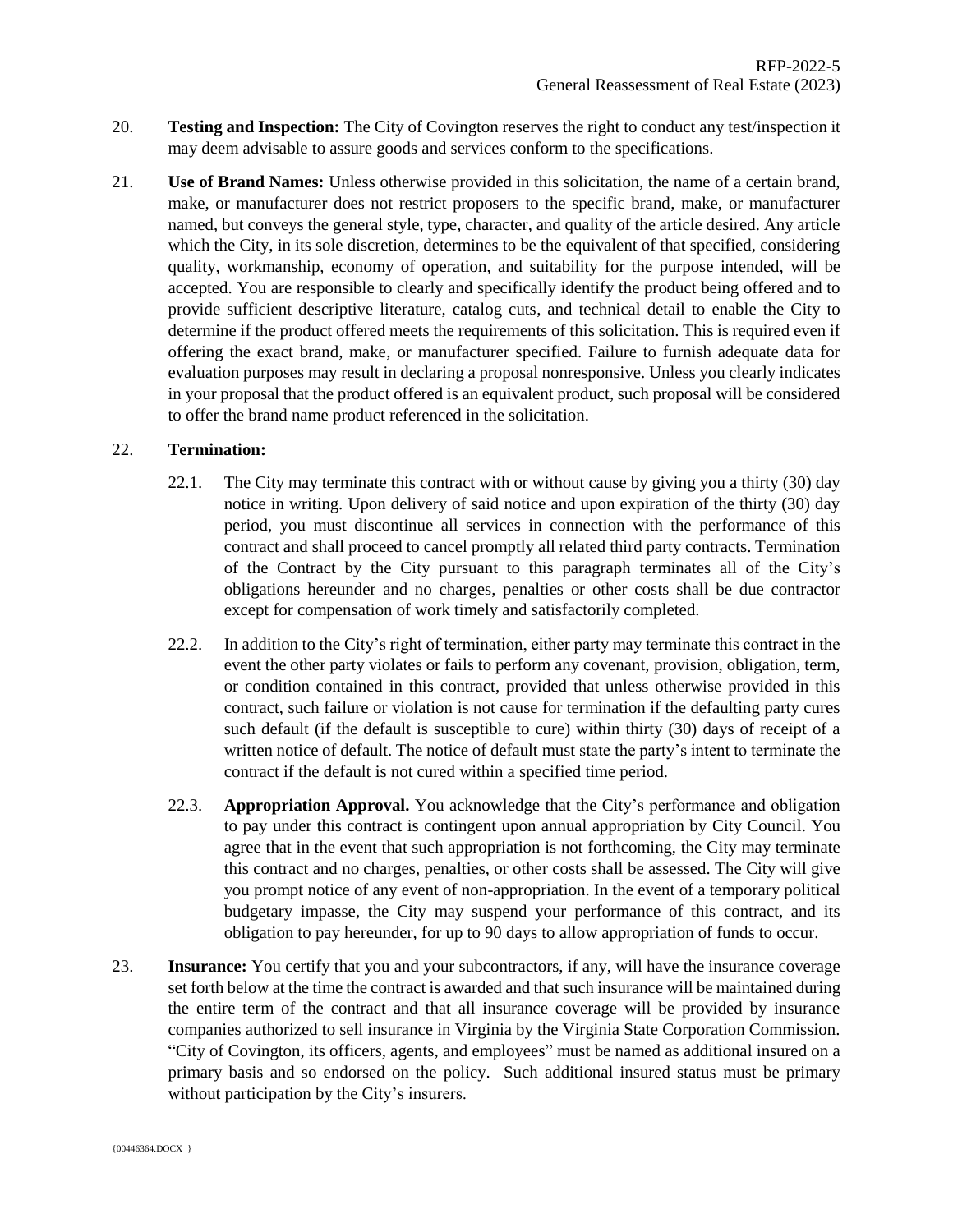Each required insurance policy shall provide at least 30 days' written notice of cancellation to the City of Covington.

If the liability insurance is issued on a "claims made" basis, you must either:

- 23.1. Agree to provide certificates of insurance evidencing the General Liability coverage for a period of two (2) years after final payment for the Contract. This certificate shall evidence a "retroactive date" no later than the beginning of the contractor's work under this Contract, or
- 23.2. Purchase the extended reporting period endorsement for the policies in force during the term of this Contract and evidence the purchase of this extended reporting period endorsement by means of a certificate of insurance and a copy of the endorsement.

#### 24. **Minimum Insurance Required:**

- 24.1. Workers' Compensation: Statutory requirements and benefits. Coverage is compulsory for employers of three or more employees, including the employer.
- 24.2. Employer's Liability:

| Each Accident:          | \$100,000 |
|-------------------------|-----------|
| Disease, Each Employee: | \$100,000 |
| Disease, Policy Limit:  | \$500,000 |

24.3. Commercial General Liability:

| General Aggregate: | \$2,000,000 |
|--------------------|-------------|
| Each Occurrence:   | \$1,000,000 |

Commercial General Liability must include bodily injury and property damage, personal injury, advertising injury, products and completed operations coverage. General Aggregate limit must apply separately to the project. The insurance coverage must be primary and non-contributory.

- 24.4. Automobile Liability: Combined single limit of \$1,000,000
- 24.5. Umbrella Liability: \$2,000,000 per occurrence.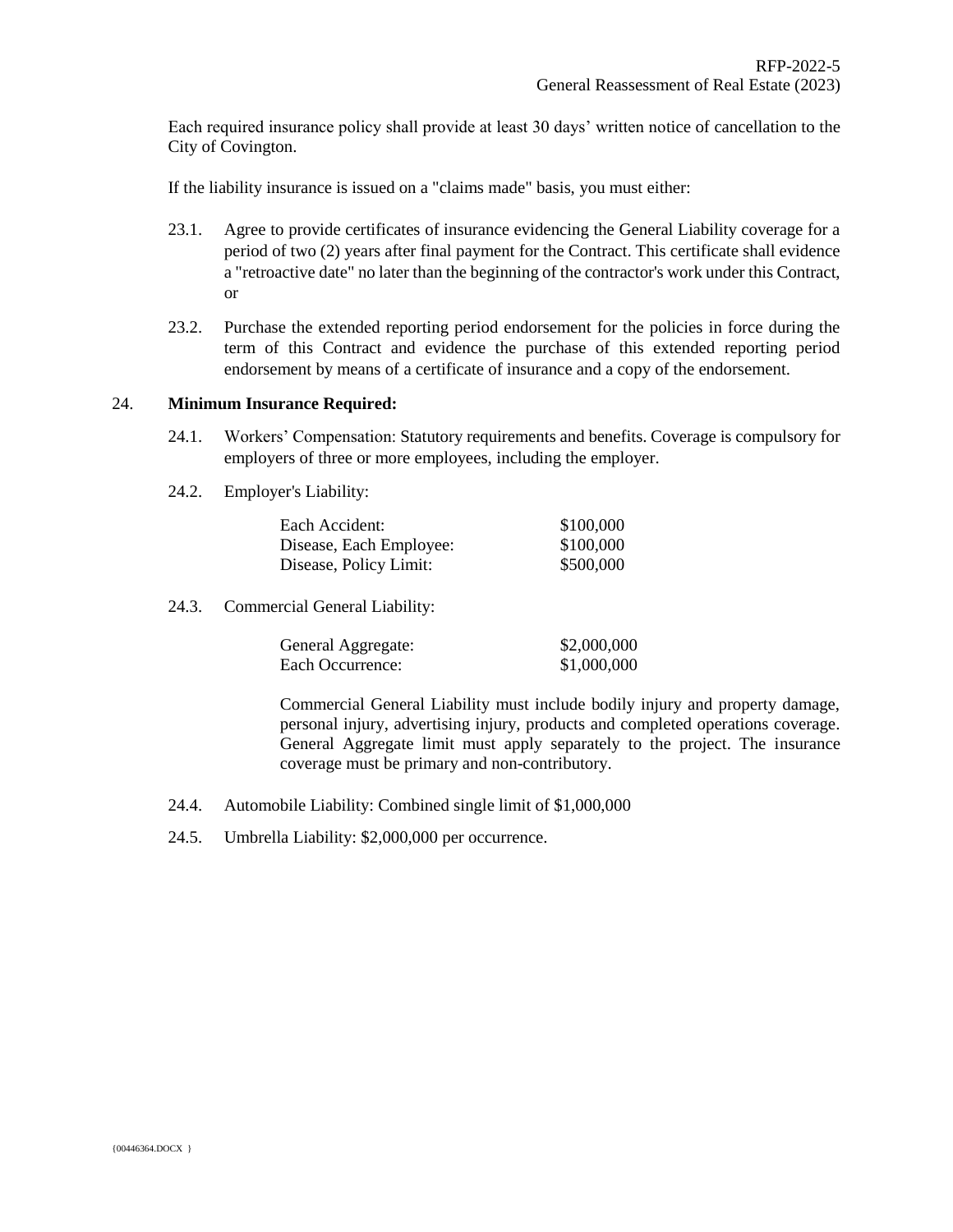## CERTIFICATE OF FAMILIARITY

The undersigned, having fully familiarized themselves with the information contained in this entire Request for Proposal, submits the attached Proposal, which I certify to be true and correct to the best of my knowledge.

| <b>Authorized Signature</b> |
|-----------------------------|
| Date                        |
| Title                       |
| Company                     |
| Address                     |
|                             |
|                             |
| Telephone                   |
|                             |